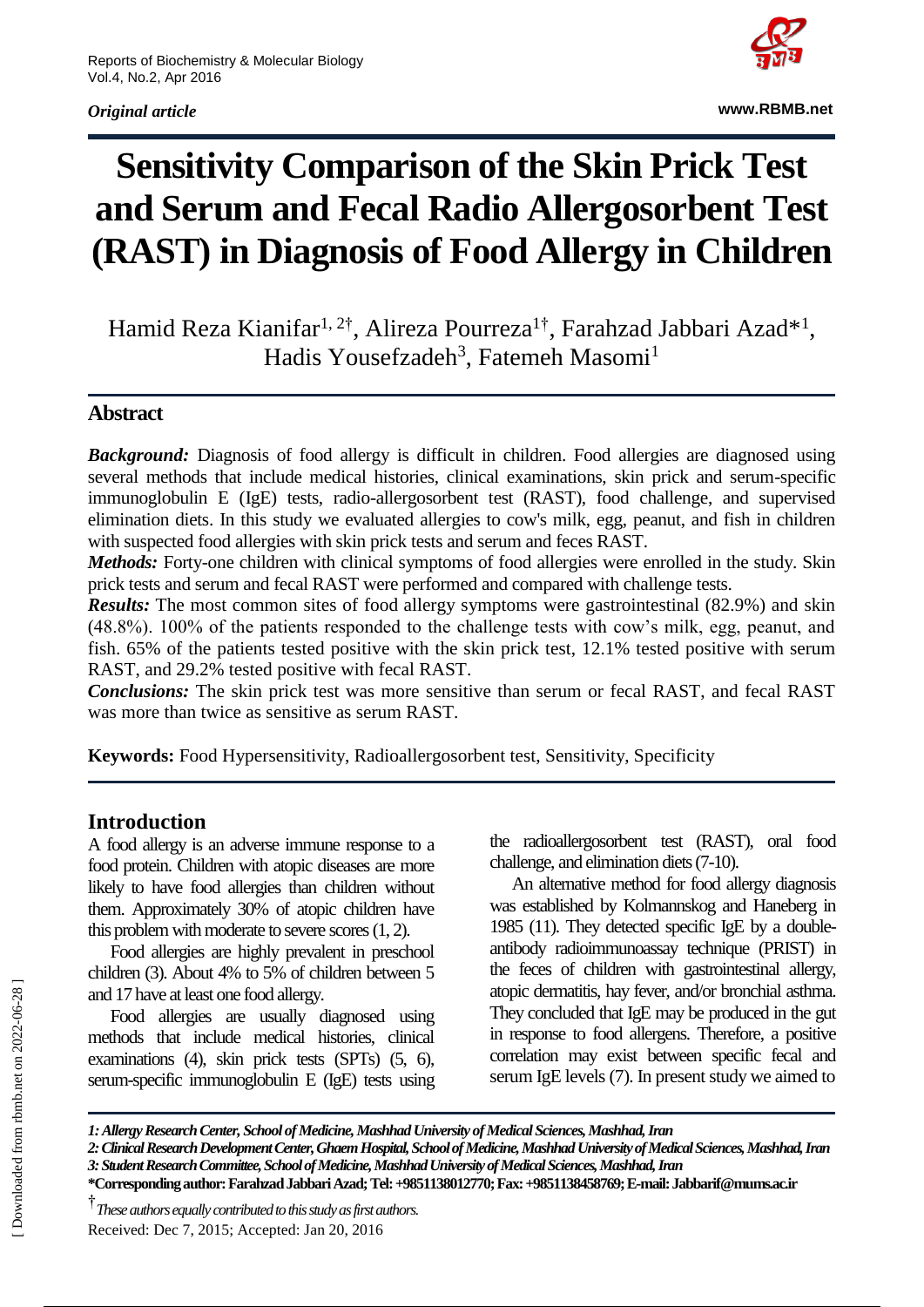measure the sensitivity of the SPT, and serum and fecal RAST in pediatric patients with food allergies. Due to the importance of cow's milk, egg, peanut, and fish in pediatric allergy (2-6), we used these four as allergenic foods in our study.

# **Materials and Methods**

#### *Study participants*

This cross-sectional analytical study included 41 children who were referred to the pediatric gastrointestinal clinic for evaluation of suspected IgEmediated food hypersensitivities. If a patient's history and SPT indicated food hypersensitivity, the patient was referred to the Allergy Research Center of Mashhad University of Medical Sciences for blinded oral food challenges to verify the diagnosis. Patient sera were obtained at the initial visit to quantify food specific IgE antibodies. Our inclusion criteria were age greater than three months, and all the patients had at least one manifestation of food-allergic IgEmediated hypersensitivity such as gastrointestinal symptoms, urticaria, eczema, or wheezing. Patients receiving antibiotics and/or corticosteroids were excluded from the study.

Informed consent was obtained from all the parents. All clinical symptoms including urticaria, eczema, wheezing, diarrhea, growth disorders, and histories of allergic diseases, including allergic rhinitis, asthma, and drug reactions were assessed. The study was approved by the Ethics Committee of Mashhad University of Medical Sciences.

#### *Laboratory studies*

We performed oral food challenge, and serum and fecal RAST, for all 41 patients to assess the sensitivity of these diagnostic tests and compare them to each other. The SPT was performed on 36 patients; five patients were excluded from the SPT study due to not referring to the clinic and/or using antihistamines.

#### *Skin Prick Test*

The SPT was performed as described in the European Academy of Allergy and Clinical Immunology manual (12).Food extracts of cow's milk, egg, peanut, and fish (1:10 or 1:20, kindly provided by Greer Laboratories, Lenoir, NC, USA) were applied by means of the prick technique, along with positive histamine controls. Food allergens with mean wheal

diameters at least 3 mm greater than the positive controls were considered positive.

### *Oral food challenges*

All the children in the study were orally challenged with the four food allergens and a placebo (13). Children taking antihistamine (predominantly Cetirizine) were advised to avoid it for 72 h before provocation. Topical glucocorticosteroids were allowed twice a day at maximum concentrations of 1% for hydrocortisone and 0.01% for betamethasone. Samples were ingested in stepwise increments equaling 1/16, 1/16, 2/16, 4/16, and 8/16 of the final amount every 15 minutes so the total amount would be ingested in 60 min. Our controlled oral food challenges were performed on 41 patients under single blinded, placebo-controlled conditions. The time interval between doses was 15 minutes. The oral food challenge was carried out under the supervision of an allergist and a nurse with emergency equipment available. The provocation was stopped if clinical symptoms occurred or the when highest dose was reached. The patients were observed for 48 h after each challenge on an in-patient basis to detect late clinical reactions. The food challenges were considered positive if respiratory (wheezing), gastrointestinal (vomiting, diarrhea, abdominal pain), or cutaneous (skin eruptions, pruritus, urticaria, worsening of eczema) symptoms, or shock, developed after food ingestion. We evaluated the early reactions with symptoms occurring within two hours after food ingestion and late reactions with symptoms occurring more than two hours after ingesting the highest dose.

#### *Radioallergosorbent Test (RAST)*

We performed RAST to assess allergen-specific IgE for the four foods using a Pharmacia ImmunoCAP 250 analyzer (Phadia, Uppsala, Sweden) according to the manufacturer's recommendations. Briefly, 50 cc of serum were dispensed in cups containing allergen covalently coupled to ImmunoCAP, which is a cellulose derivative. After 30 minutes of incubation, the excess sample was removed. Enzyme-labeled anti-IgE antibodies were added and the contents allowed reacting for 30 minutes at 37 °C. After incubation, unbound enzyme-linked anti-IgE was washed away and bound complexes were incubated with developing agent (4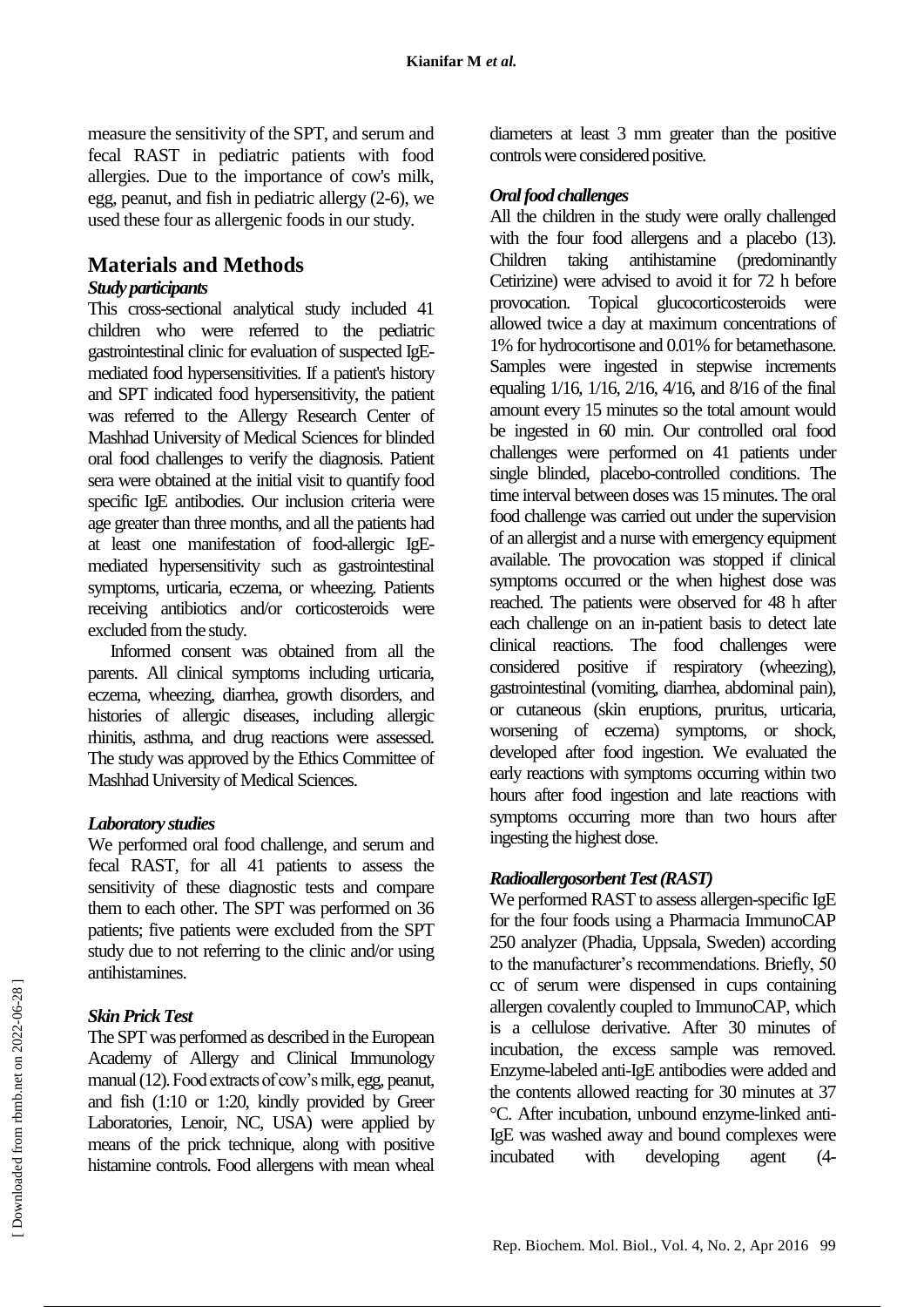methylumbelliferyl-beta-D-galactoside) for 10 minutes. During this time the substrate was cleaved and the fluorescing product, 4-methylumbelliferon, was released. Test response was detected by measuring the fluorescence activity. Fecal RAST was also performed on samples from all the subjects. Specific IgE for the four food allergens was measured by immunoblotting. Due to the high concentrations of enzymes and gastric acids in the stool samples, the pH of reaction container was set on 6.5 to 7 at first and then all samples were processed identically to the serum samples.

#### *Statistical analysis*

SPSS for Windows, version 11.5 (SPSS Inc., Chicago, IL, USA) was used in all statistical procedures. Numerical data are expressed as means  $\pm$  SDs or as proportions of the sample size. Differences in proportions were judged by the  $\chi$ 2 test. P-values < 0.05 were considered statistically significant. Two-by-two tables were used to calculate the sensitivities, specificities, positive predictive values (PPVs), and negative predictive values (NPVs). Test sensitivity was defined as the proportion of true positives detected, and specificity as the proportion of true negatives detected.

The PPV describes the proportion of symptomatic individuals among test positives, and the NPV describes the proportion of non-symptomatic individuals among test negatives.

## **Results**

The present study included 41 patients. Twenty were males and 21 were females. Their mean age was 18.48±14.54 months and their ages ranged from 3 months to 5 years. Onset of allergy symptoms varied from birth to 30 months of age. Among our study participants, 29 children (70.7%) had positive family histories of food allergies and 11 (26.8%) had history of other allergic diseases including asthma, allergic rhinitis, and drug allergies. The clinical allergy symptoms included gastrointestinal symptoms, containing diarrhea, abdominal pain, and vomiting, in 34 children (82.9%), cutaneous symptoms, including urticaria, in 20 children (48.8%), growth disorders in 13 children (31.7%), and respiratory symptoms, including wheezing, in 9 children (22%). No gender difference in food allergy prevalence was observed (*P*=0.45).

|  |  |  |  |  | <b>Table 1.</b> Number and percent of patients who tested positive for each food with the diagnostic tests. |  |
|--|--|--|--|--|-------------------------------------------------------------------------------------------------------------|--|
|  |  |  |  |  |                                                                                                             |  |

| Milk $(\% )$ | Egg $(\% )$ | Peanut $(\% )$ | Fish $(\% )$ | Total $(\% )$ |
|--------------|-------------|----------------|--------------|---------------|
| 9(22)        | 7(17.1)     | 8 (19.5)       | 3(7.3)       | $*27(75)$     |
| 1(2.4)       | 4(9.7)      |                | $\theta$     | 5(12.1)       |
| 1(2.4)       | 6(14.6)     | 5(12.1)        | $\theta$     | 12(29.2)      |
| 14 (34.1)    | 1(2.4)      | 5(12.8)        | $\theta$     | 41 (100)      |
|              |             |                |              |               |

\* Skin Prick Test performed for 36 patients. \*\* Challenge test: Milk +peanut =  $11$  (26.8), Milk + fish = 1 (2.4), Milk + egg = 6 (14.6), Peanut +  $Fish = 1 (2.4)$ , Peanut + Egg = 1 (2.4).

| Table 2. Diagnostic capacity of skin prick test, RAST, and Fecal RAST for oral food challenges |  |
|------------------------------------------------------------------------------------------------|--|
|------------------------------------------------------------------------------------------------|--|

| <b>Tests</b>      |             | Milk $(\% )$   | Egg $(\%)$        | Peanut $(\% )$  | -ס<br>Fish $(\% )$ |
|-------------------|-------------|----------------|-------------------|-----------------|--------------------|
|                   | Sensitivity | $21(6.9-35.1)$ | 55 (22.5-87.5)    | $26(6.3-45.7)$  | $100(1-1)$         |
| $SPT^*$           | Specificity | $88(66.8-1)$   | 81 (64.7-94.6)    | 68 (48.5-87.5)  | $86(46.7-1)$       |
|                   | <b>PPV</b>  | $87(66.7-1)$   | $71(37.4-1)$      | $55(22.5-87.5)$ | $100(1-1)$         |
|                   | <b>NPV</b>  | 28 (11.4-46.7) | 83 (70.9-95.1)    | 55 (36.2-73.8)  | $100(1-1)$         |
|                   | Sensitivity | $3(2.9-2.9)$   | $33(2.3-64)$      |                 |                    |
| <b>RAST</b>       | Specificity | $100(1-1)$     | $93(84.3-1)$      | 53 (37.7-68.2)  | $100(1-1)$         |
|                   | <b>PPV</b>  | $100(1-1)$     | $75(32.5-1)$      |                 |                    |
|                   | <b>NPV</b>  | 28 (11.4-46.7) | 83 (70.9-95.1)    | 53 (37.7-68.2)  | $92(83.7-1)$       |
|                   | Sensitivity | $3(2.9-2.9)$   | $55(23.1 - 88.1)$ | $26(6.3-45.7)$  |                    |
| <b>Fecal RAST</b> | Specificity | $100(1-1)$     | $96.8(90.7-1)$    | $100(1-1)$      | $100(1-1)$         |
|                   | <b>PPV</b>  | $100(1-1)$     | $83.3(53.4-1)$    | $100(1-1)$      |                    |
|                   | <b>NPV</b>  | 28 (11.4-46.7) | 88.6 (79-99.1)    | $61(45.1-79.8)$ | $92(83.7-1)$       |

\* SPT; Skin Prick Test, Number in the parenthesis shows the confidence interval (CI), PPV, positive predictive value; NPV, negative predictive value.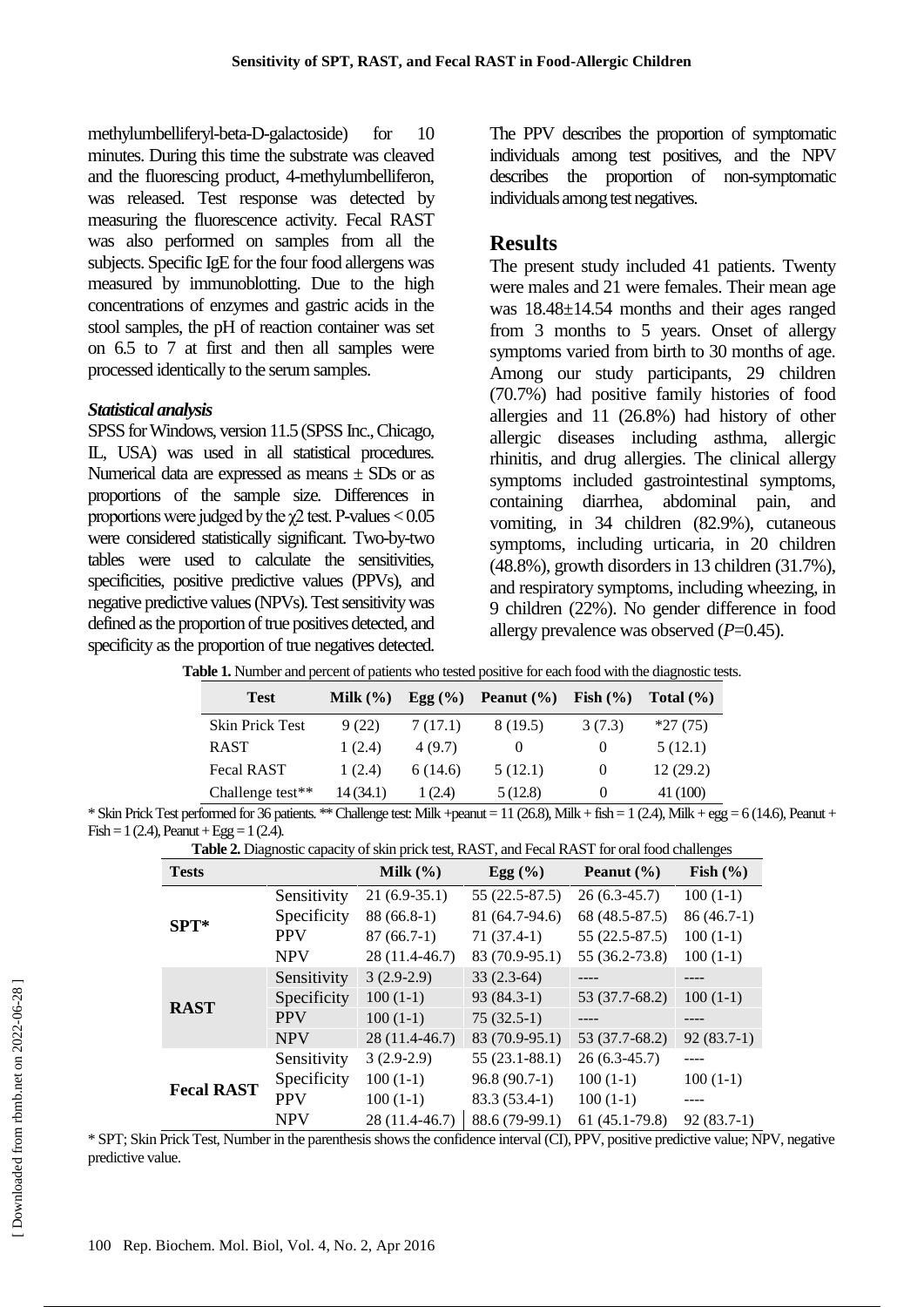The number and percent of patients who tested positive with each test for the various food samples is shown in Table 1. Table 2 shows the diagnostic capacity of each test.Of the four allergens tested, we found that the oral food challenge was most sensitive for cow's milk (22%) and peanut (19.5%). The oral food challenge test was positive for all four allergens, so the specificity and predictive value of this test was not measurable by statistical means. Of the 36 children tested with the SPT, 27 (75%) were positive to at least one of the four foods. Skin prick test results showed that this test was most sensitive to fish, followed by egg, peanut, and cow's milk.

Of the 41 cases, serum RAST was positive for five (12.1%) and fecal RAST was positive for 12 (29.2%). Serum RAST sensitivity was greater for egg than milk. The sensitivity order for fecal RAST was egg, peanut, and then milk. Neither test was sensitive to fish allergen.

We found that the specificities of SPT, serum RAST, and fecal RAST for the four allergens were 65, 12.1, and 29.7%, respectively.

#### **Discussion**

Simple, straightforward diagnostic tests for suspected food allergies in children are in great demand. Similar to previous studies (14, 15), we found the most common clinical symptoms in pediatric food allergies to be gastrointestinal and cutaneous. In addition, as in previous reports (14-16), the prevalence of food allergy did not differ between genders.

According to previous reports, a positive SPT does not necessarily prove a food allergy is clinically relevant (16). Thus, the specificity of the SPT for the outcome of oral food challenges is limited. Previous studies concluded that both serum IgE tests and SPT are sensitive and have similar diagnostic properties (17-20). The immediate results visible to the patient and family and low cost compared with serum IgE tests are the valuable advantages of the SPT. However, the need to withhold medications with antihistamine properties, having rash-free skin available for the test, and restlessness in children during the SPT are disadvantages. Advantages of serologic tests include their availability, lack of interference from antihistamines, and lack of extensive dermatitis. Disadvantages include the need to obtain blood samples, delayed results, and cost (16, 21-23).

In our study the food challenge test was most sensitive to cow's milk and the SPT was most sensitive to fish. Oral food challenge, serum RAST, and fecal RAST were negative for fish allergy. However the negative response of the RAST tests to fish allergen might be due to application of fish extract of brine water, while for SPT we used fish extract of fresh water.

In the present study, we found 100 and 75% of patients were positive by food challenge and SPT respectively. The order of SPT sensitivity was cow's milk (22%) and then peanut (19.5%) contrary to previous results, which found SPT sensitivity was highest to cow's milk and egg (6, 24, 25). Although reported results varied, ranging from 50 to 90%, with regard to the sensitivity and specificity of SPT (6), we found the sensitivity of SPT to be 65%, with 100% positive predictive value.

Verstege et al found that 43% of 385 children were positive to oral food challenges (24). Regarding the efficacy of the SPT, they concluded that the predictive decision points for a positive outcome of food challenges can be calculated for egg and cow's milk using weal size; therefore, oral food challenges may be avoided. However, Imai et al found that the diagnostic accuracy of the SPT had not been satisfactory to judge the acquisition of tolerance in allergic children for eggs, milk, and wheat. They concluded that the evidence is not sufficiently strong to test the tolerance of the immediate type food allergy (25).

We found serum and fecal RAST sensitivities to be 12.1 and 29.7%, respectively. Until now, sensitivity of fecal RAST had not been investigated. Kolmannskog et al. reported that IgE was increased in stool samples of food-allergic cases with gastrointestinal symptoms(11). In our study of 41 cases, fecal RAST was positive for 12 (29.2%) for all allergens, and egg (50%) and peanut (41.6%) were the highest individual allergens. Serum RAST and SPT had the highest specificities for cow's milk, followed peanut and egg. The sensitivity of serum RAST was lower than in previous studies, which reported 62 and 50%, respectively for cow's milk and egg (26, 27). This result might be due to the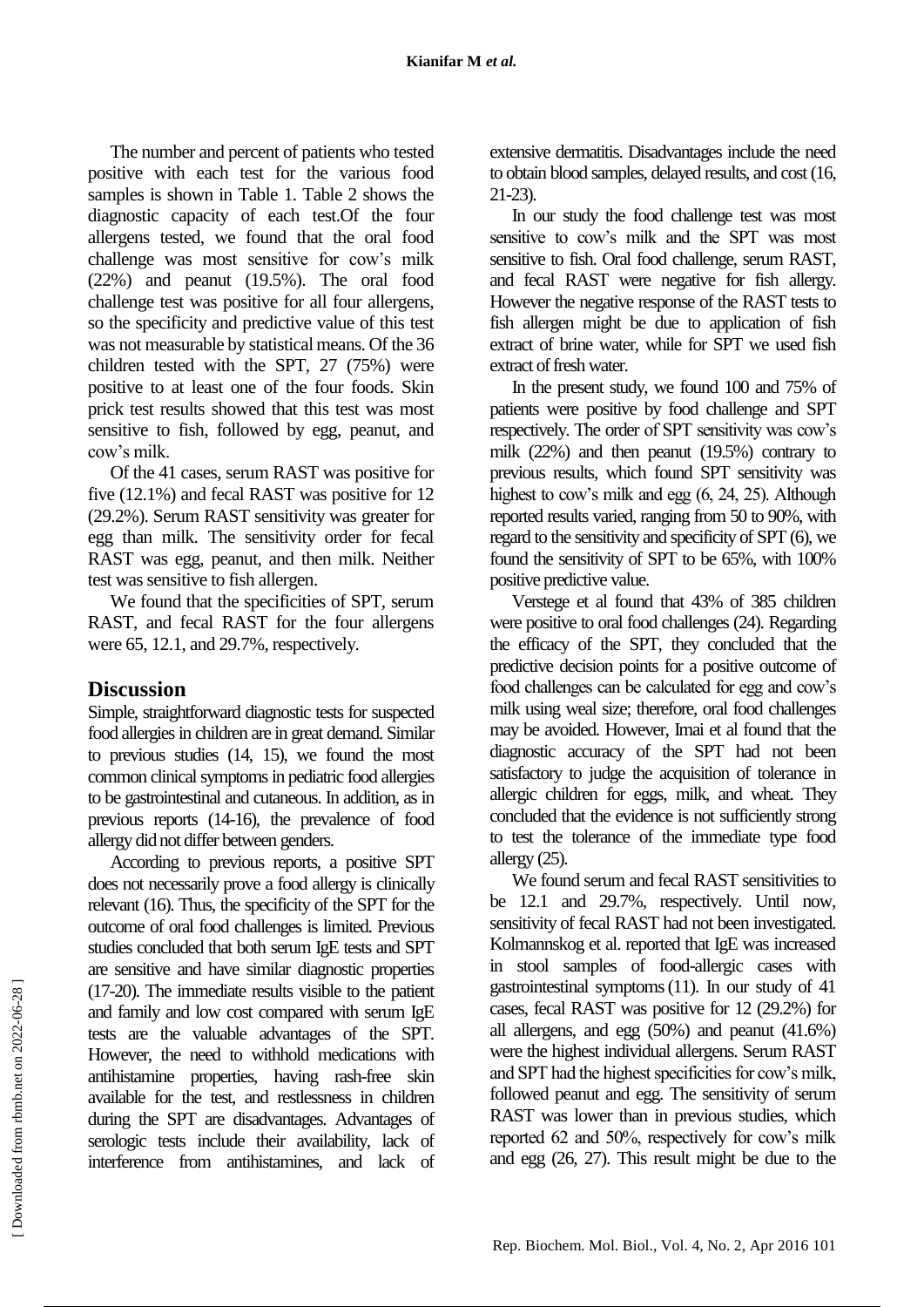small sample size and small amount of allergen used in this study.

Due to positives of oral food challenge test for all cases, we could not measure its sensitivity or negative predictive value. Although fecal RAST sensitivity was lower than that of SPT, the authors recommend using fecal RAST due to its greater sensitivity than serum RAST and its simple sampling compared to SPT. We recommend further studies with larger sample sizes and double-blinded placebo-controlled oral food challenge tests to detect the real specificity and negative predictive value of

## **References**

1. Burks A, Mallory SB, Williams LW, Shirrell MA. Atopic dermatitis: clinical relevance of food hypersensitivity reactions. The Journal of pediatrics. 1988; 113(3):447-51.

2. Novembre E, Martino Md, Vierucci A. Foods and respiratory allergy. Journal of Allergy and Clinical Immunology. 1988; 81(5):1059-65.

3. Mahoney EJ, Veling MC, Mims JW. Food allergy in adults and children. Otolaryngologic Clinics of North America. 2011; 44(3):815-33.

4. Ives AJ, Hourihane JOB. Evidence-based diagnosis of food allergy. Current Paediatrics. 2002; 12 (5):357-64.

5. Sampson HA. Food allergy. JAMA. 1997; 278 (22):1888-94.

6. Hill DJ, Heine RG, Hosking CS. The diagnostic value of skin prick testing in children with food allergy. Pediatric allergy and immunology. 2004; 15 (5):435-41.

7. Sampson HA. Update on food allergy. Journal of Allergy and Clinical Immunology. 2004; 113(5):805-19.

8. Moneret-Vautrin DA, Kanny G, Fremont S. Laboratory tests for diagnosis of food allergy: advantages, disadvantages and future perspectives. European annals of allergy and clinical immunology. 2003; 35(4):113-9.

9. Sampson HA. Utility of food-specific IgE concentrations in predicting symptomatic food allergy. Journal of Allergy and Clinical Immunology. 2001; 107(5):891-6.

10. Baral V, Hourihane JOB. Food allergy in children. Postgraduate Medical Journal. 2005; 81(961):693-701.

fecal RAST compared to serum RAST, oral food challenge, and the SPT.

## **Acknowledgment**

The authors thank the immunology lab personnel of Ghaem Hospital, Azizollah Behjati, Kaveh Baratpour, Sedigheh Ajorkaran and Zahra Raghimi, for their kind assistance in blood sampling and RAST tests. This study was supported financially by the Research Council of Mashhad University of Medical Sciences under research thesis code 86623.

The authors declare that there is no conflict of interest regarding the publication of this paper.

11. Kolmannskog S, Haneberg B. Immunoglobulin E in feces from children with allergy. International Archives of Allergy and Immunology. 1985; 76(2):133-7.

12. Sampson HA. Comparative study of commercial food antigen extracts for the diagnosis of food hypersensitivity. Journal of Allergy and Clinical Immunology. 1988;82(5):718-26.

13. Niggemann B, Wahn U, Sampson H. Proposals for standardization of oral food challenge tests in infants and children. Pediatric Allergy and Immunology. 1994;5(1):11-3.

14. Chiang WC, Pons L, Kidon MI, Liew WK, Goh A, Wesley Burks A. Serological and clinical characteristics of children with peanut sensitization in an Asian community. Pediatric Allergy and Immunology. 2010;21(2p2):e429-e38.

15. Priftis KN, Mermiri D, Papadopoulou A, Papadopoulos M, Fretzayas A, Lagona E. Asthma symptoms and bronchial reactivity in school children sensitized to food allergens in infancy. The Journal of asthma: official journal of the Association for the Care of Asthma. 2008;45(7):590-5.

16. Niggemann B, Beyer K. Diagnostic pitfalls in food allergy in children. Allergy. 2005;60(1):104-7.

17. Bernstein I, Li J, Bernstein D, Hamilton R, Spector S, Tan R, et al. American Academy of Allergy, Asthma and Immunology; American College of Allergy, Asthma and Immunology. Allergy diagnostic testing: an updated practice parameter. Ann Allergy Asthma Immunol. 2008;100(3 suppl 3):S1-S148.

18. Chafen JJS, Newberry SJ, Riedl MA, Bravata DM, Maglione M, Suttorp MJ, et al. Diagnosing and managing common food allergies: a systematic review. JAMA. 2010;303(18):1848-56.